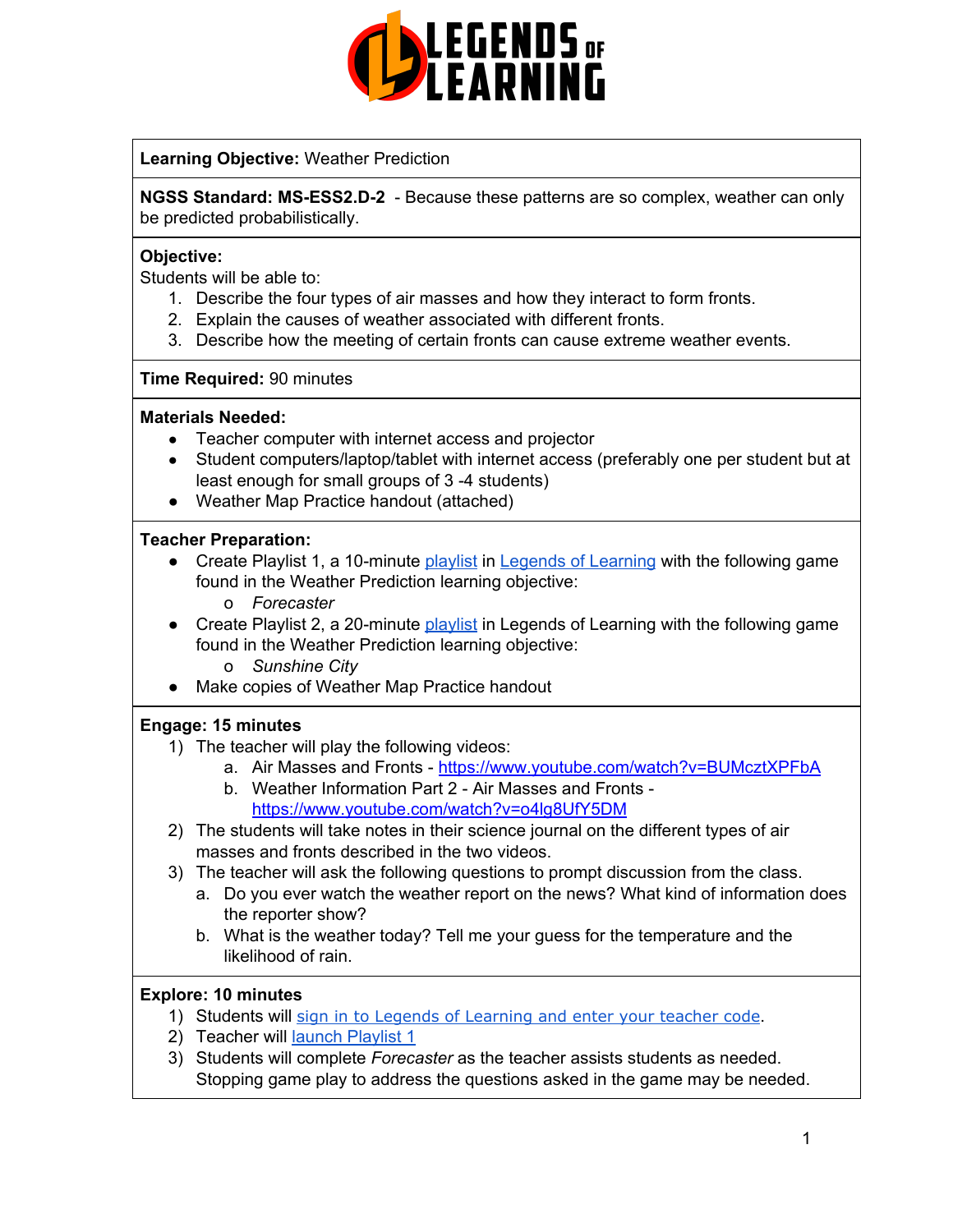

# **Explain: 20 minutes**

- 1) Student will be given the Weather Map Practice handout. Teacher should also display the map on a projector/Smartboard so that the students are able to see the colors on the map.
- 2) Student will answer the following questions:
	- a. What kind of weather conditions do you think are associated with the blue line with triangles on it?
		- *a. Cold Front*
	- b. Based on your observations, which states and regions may be having severe weather on this day? Give your reasons why.
		- *a. Oklahoma, Arizona, California; all of those states contain an 'L"'(which designates a low pressure system) which typically is accompanied by stormy weather. BONUS: Newfoundland (not a state; however it contains an 'L')*
	- c. What kind of weather would you expect where the warm and cold fronts meet in western Canada? Why?
		- *a. Clear to partly cloudy. Where warm and cold fronts meet is called a stationary front, and weather along a stationary front is typically calm.*

3) Teacher will discuss the answers to the handout with the students.

# **Elaborate: 25 minutes**

- 1) Students will log on to The NOAA National Weather Service Just for Kids website. <https://www.weather.gov/cae/justforkids.html>
- 2) The students will first click on the tab labeled Forecast Maps [http://www.wpc.ncep.noaa.gov/national\\_forecast/natfcst.php](http://www.wpc.ncep.noaa.gov/national_forecast/natfcst.php)
- 3) The students will describe the national weather on that day by analyzing the "Today's Forecast" tab. They will do the same for the next two days by clicking on the tabs "Tomorrow's Forecast" and "Day 3 Forecast", respectively.
	- a. Students will write their weather forecast for each in their science journal.
- 4) Students will then try to forecast what the weather will be on Day 4.
	- a. Students will write their weather prediction in their science journal.
- 5) Using the "Today's Forecast" Map, students will make a hypothesis what the weather will be like in their home town/city for the next three days.
	- a. Students will write their predictions in their science journal.
- 6) Teacher will discuss student predictions as a whole class.
- 7) Teach will display the The NOAA National Weather Service Just for Kids page and will check the accuracy of their forecasts by entering their city name or zip code in the "Customize your Weather.gov" section on the top left of the screen.
- 8) If time allows, students may proceed to the Weather Information Display icon and make their own weather maps by customizing the parameters displayed.

## **Evaluate: 20 minutes**

- 1) [Launch](https://lol.desk.com/customer/en/portal/articles/2822815-creating-multiple-playlists) Playlist 2 for students.
- 2) Students will play *Sunshine City* and be assessed on their ability to answer the questions provided in the game correctly.
- 3) Teacher will analyze student results to determine what concepts need to be a focus for reteaching.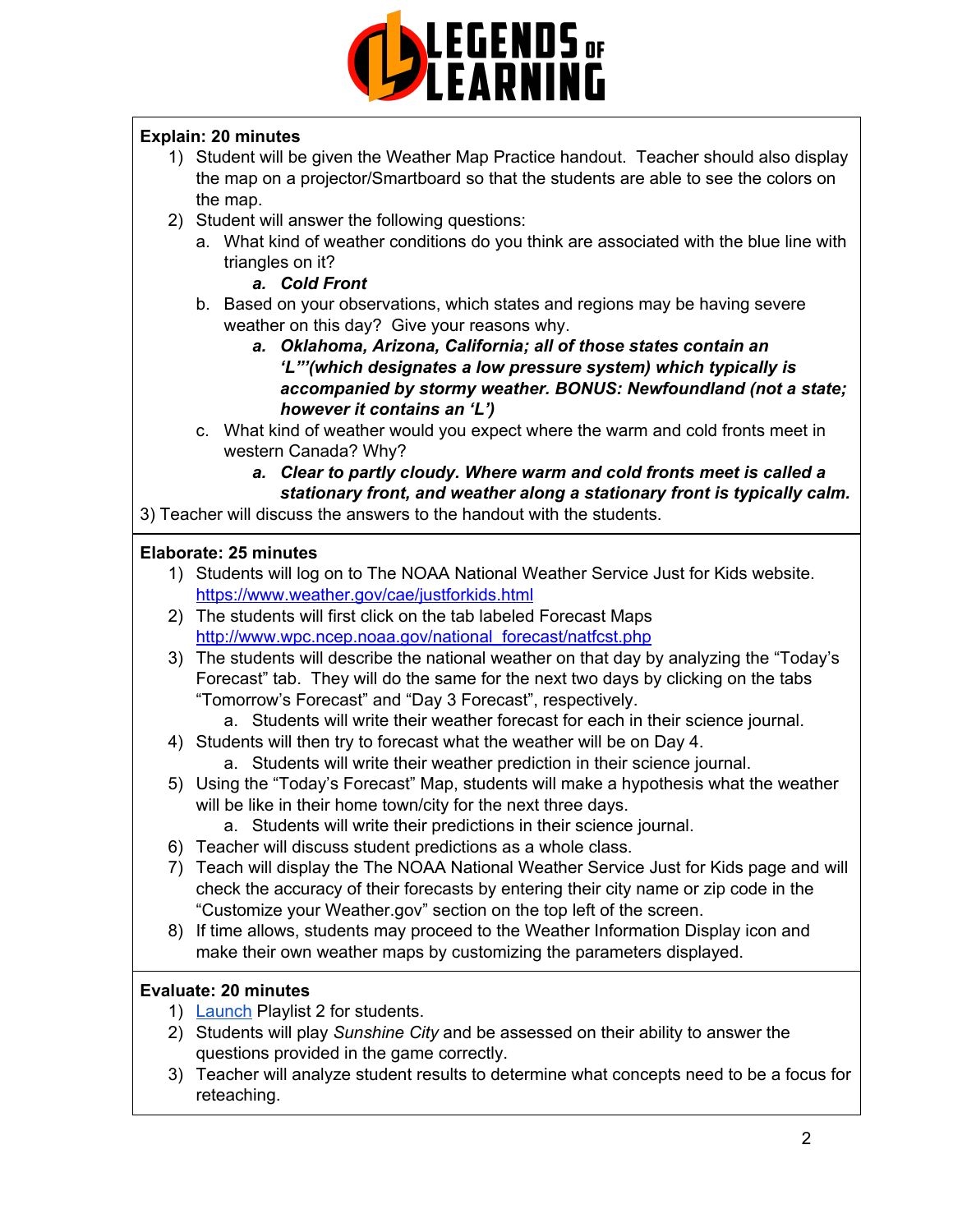

## **Additional Lesson Strategies:**

- To use Legends for additional instruction, create a [custom](https://intercom.help/legends-of-learning/en/articles/2154910-creating-a-playlist) playlist with an [instructional](https://intercom.help/legends-of-learning/en/articles/3505828-types-of-games) [game](https://intercom.help/legends-of-learning/en/articles/3505828-types-of-games) and pre and post [assessment.](https://intercom.help/legends-of-learning/en/articles/2154913-adding-assessments-to-a-playlist)
- To use Legends for a quick formative [assessment](https://intercom.help/legends-of-learning/en/articles/2154913-adding-assessments-to-a-playlist), create a 5-question assessment in a [playlist.](https://intercom.help/legends-of-learning/en/articles/2154910-creating-a-playlist)
- To use Legends for a student-directed experience, create a [targeted](https://intercom.help/legends-of-learning/en/articles/3340814-targeted-freeplay) freeplay playlist.
- Encourage students to play on their own at home in Legends of Learning: [Awakening](https://intercom.help/legends-of-learning/en/articles/2425490-legends-of-learning-awakening) for a student-driven experience including avatars, battling, and quests all centered around topics they are covering in class.

Name: \_\_\_\_\_\_\_\_\_\_\_\_\_\_\_\_\_\_\_\_\_\_\_\_\_\_\_\_\_\_\_\_\_\_\_\_\_\_\_\_\_\_\_\_\_\_ Date: \_\_\_\_\_\_\_\_\_\_\_\_\_\_\_\_\_\_\_\_\_\_\_\_\_

# **Weather Map Practice**

**Directions:** Using the map below, answer the given questions..



1) What kind of weather conditions do you think are associated with the blue line with triangles on it?

 $\mathcal{L}_\text{max}$  , and the contract of the contract of the contract of the contract of the contract of the contract of the contract of the contract of the contract of the contract of the contract of the contract of the contr